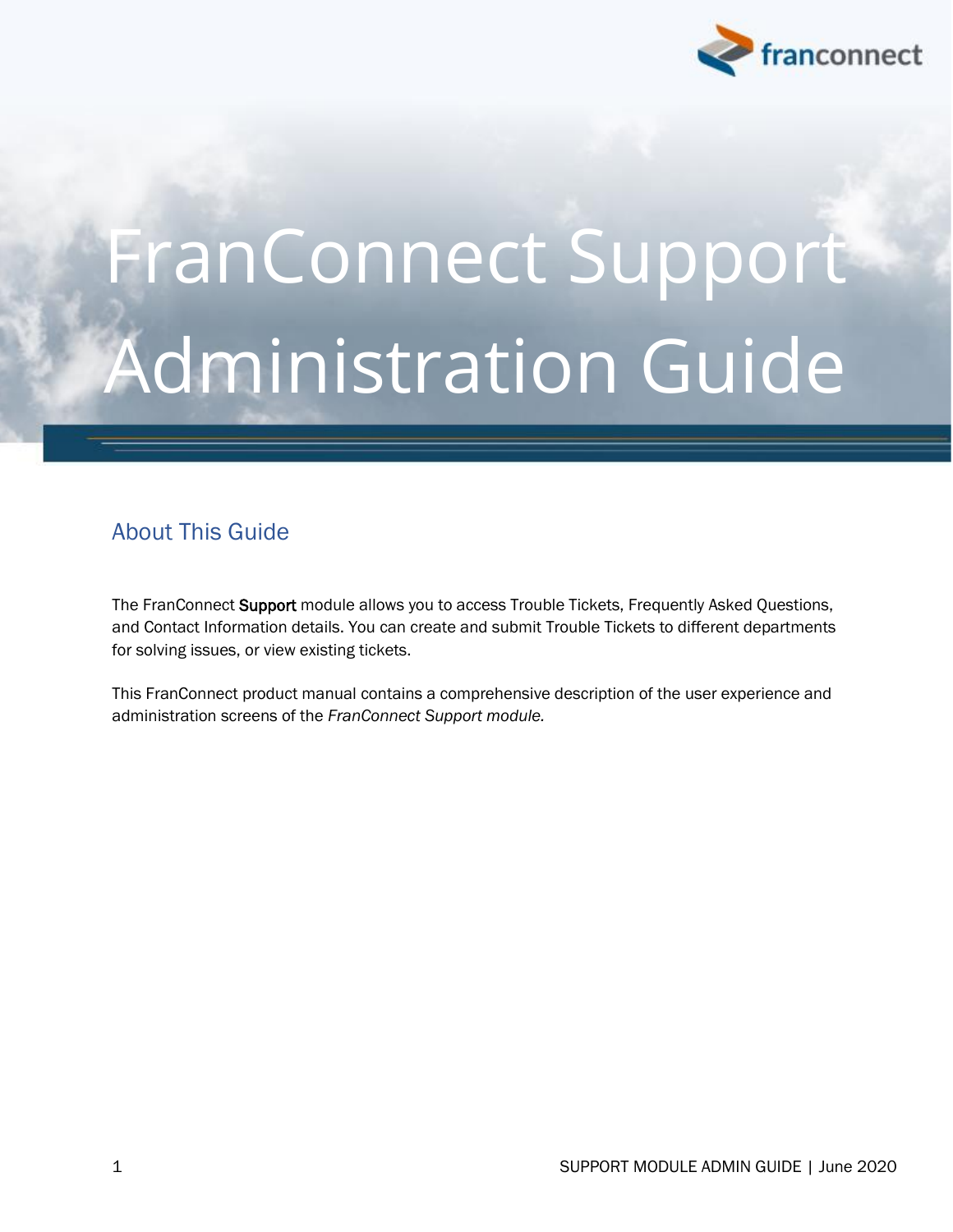## **Contents**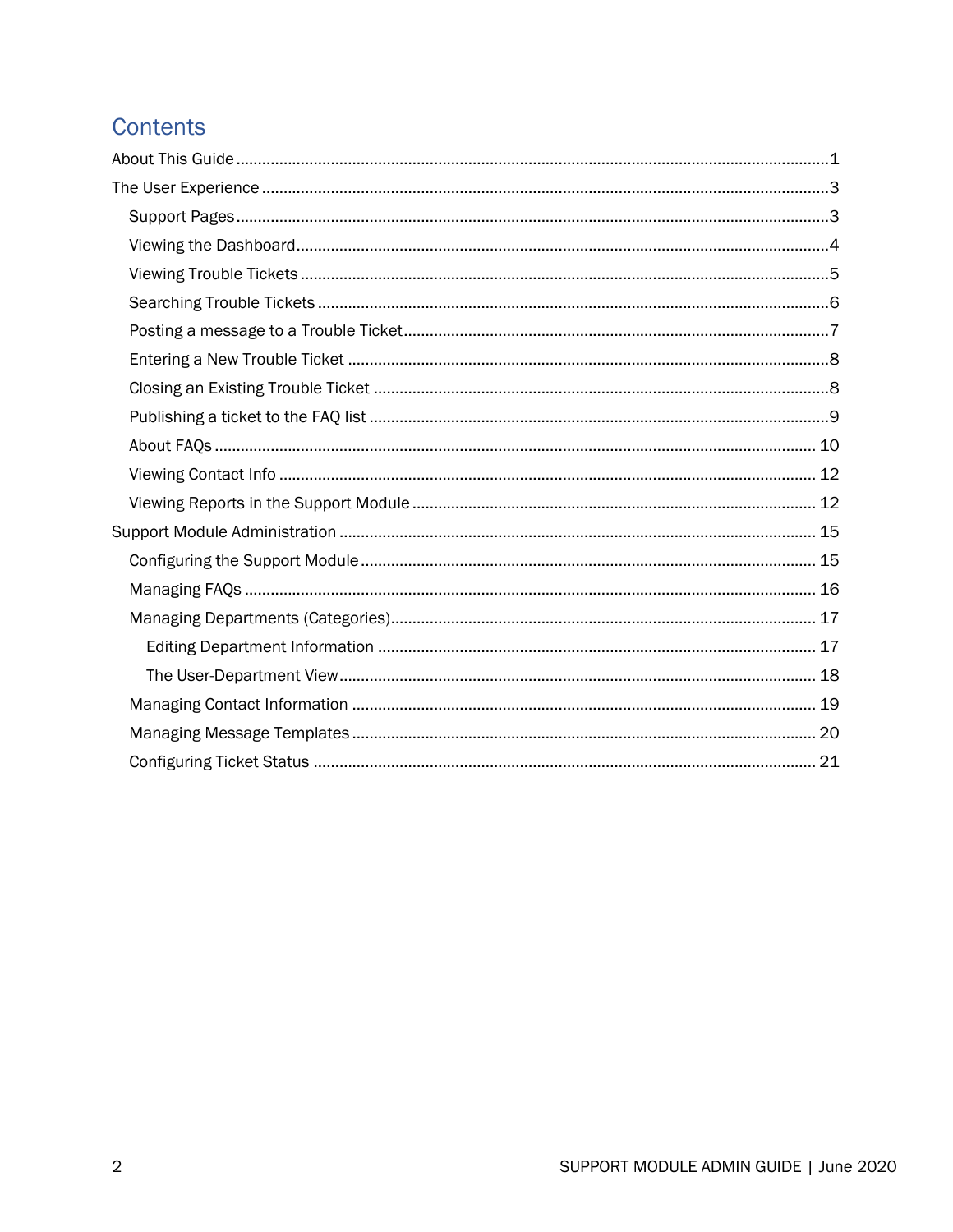# <span id="page-2-0"></span>The User Experience

<span id="page-2-1"></span>

| <b>Support Pages</b> |                                                                                                                                                                                                                               |
|----------------------|-------------------------------------------------------------------------------------------------------------------------------------------------------------------------------------------------------------------------------|
| <b>Support Page</b>  | <b>Description</b>                                                                                                                                                                                                            |
| Dashboard            | The Dashboard offers a summary of support tickets in tabular format, by<br>Department name. Tickets are separated by their status, with the ability to<br>drill through any ticket count to see the tickets in that category. |
| <b>Tickets</b>       | A list of tickets, searchable by whether they are reported, locked or<br>archived. Includes the ability to create a new ticket.                                                                                               |
| Search               | A comprehensive support ticket search form that accepts a wide range of<br>criteria. When the search form is used, the resulting locations are<br>presented in the Task Search page, filtered to match the search criteria.   |
| <b>FAQs</b>          | A list of Frequently Asked Questions, which can be organized by categories,<br>and searched by words in the question or the answer.                                                                                           |
| <b>Contact Info</b>  | A listing of support contacts, by department.                                                                                                                                                                                 |
| Reports              | Get reports of tickets, by owner and status, department and status, or by<br>timeline.                                                                                                                                        |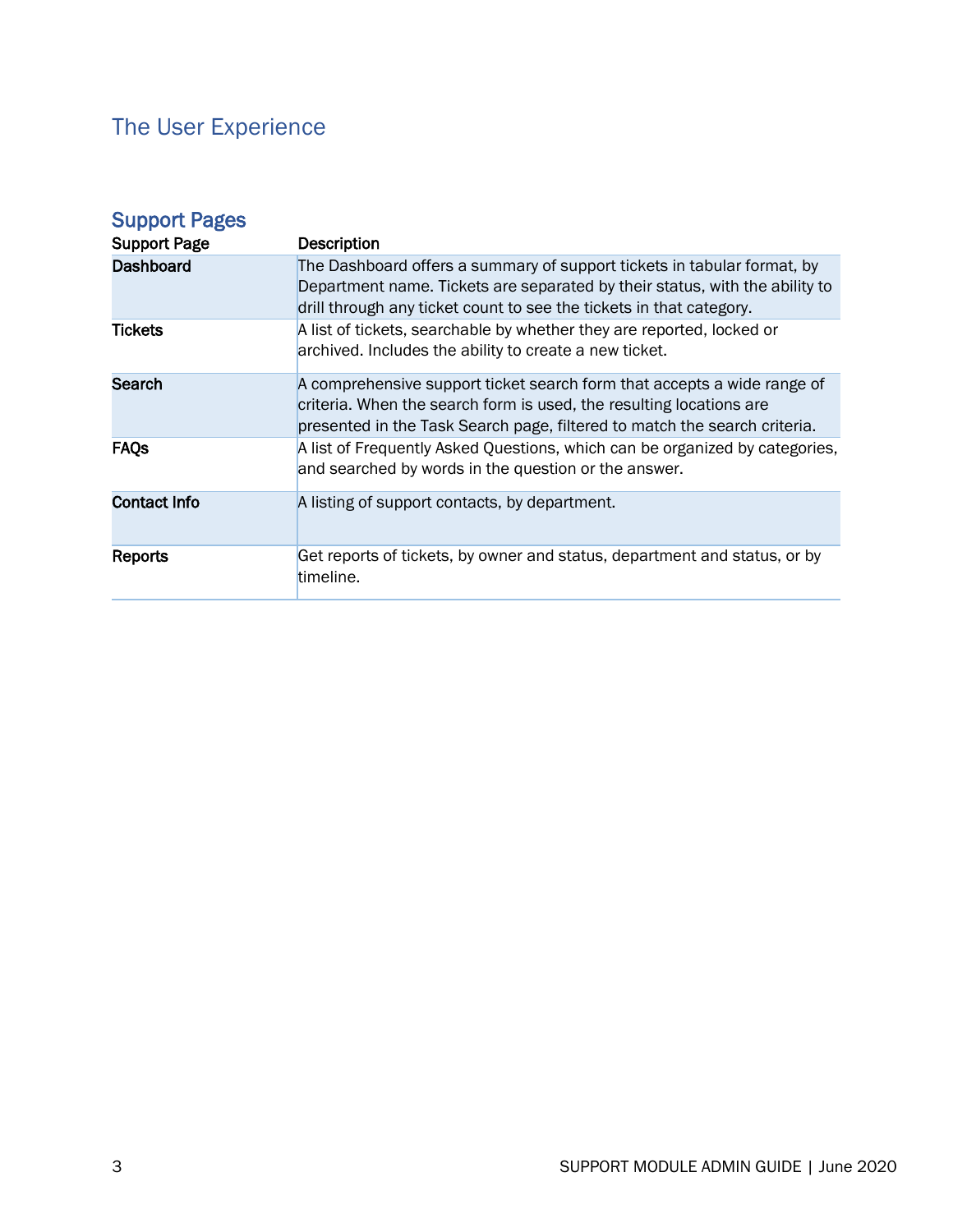### <span id="page-3-0"></span>Viewing the Dashboard

The Support Dashboard is a tabular representation of tickets by department and status. Click on the number representing the tickets in a status for a department to see a list of those tickets. Franchisee users see the tickets that they have submitted. Corporate users see all tickets submitted.

| $\equiv$<br><b>System</b> franconnect |                     |                                      | Q Type and press enter           |                      |                | <b>Recent / Saved Searches</b> |                        | $\bullet$ $\bullet$      | $(SS)$ Sherry Stanton $\sim$ |
|---------------------------------------|---------------------|--------------------------------------|----------------------------------|----------------------|----------------|--------------------------------|------------------------|--------------------------|------------------------------|
| o <sup>A</sup> OPENER                 | $\checkmark$        | <b>WELCOME!</b>                      |                                  |                      |                |                                |                        |                          |                              |
| <b>3</b> INFO MGR                     | $\checkmark$        | Owners<br>Select                     | <b>Reporting Date</b><br>$#$ All | $\check{~}$          |                |                                |                        |                          |                              |
| <b>h</b> THE HUB                      | $\checkmark$        | View Report Save View                |                                  |                      |                |                                |                        |                          |                              |
| <b>O</b> SUPPORT                      | $\hat{\phantom{a}}$ | <b>TICKETS SUMMARY (ALL)</b>         |                                  |                      |                |                                |                        |                          | $\blacksquare$               |
| <b>Dashboard</b>                      |                     |                                      |                                  |                      |                | <b>Status</b>                  |                        |                          |                              |
| <b>Tickets</b>                        |                     | Category Name<br>NEW                 |                                  | <b>PENDING</b>       | <b>REOPEN</b>  | <b>CLOSED</b>                  | <b>CLOSED RESOLVED</b> | <b>CLOSED UNRESOLVED</b> | <b>TOTAL</b>                 |
| Search                                |                     | Franchise Business Consultant 0      |                                  | $\bullet$            | $\circ$        | $\mathbf{0}$                   | $\overline{2}$         | $\circ$                  | $\overline{2}$               |
|                                       |                     | Human Resources 1                    |                                  | $\mathbf{1}$         | $\mathbf{1}$   | 1                              |                        | n                        | 11                           |
| FAQs                                  |                     | Internal IT 1                        |                                  |                      |                | $\mathbf{0}$                   |                        | $\theta$                 | 5                            |
| <b>Contact Info</b>                   |                     | IT <sub>3</sub>                      |                                  |                      |                | $\overline{ }$                 |                        | $\Omega$                 | 14                           |
| <b>Reports</b>                        |                     | Marketing 1                          |                                  | $\theta$             | $\Omega$       | $\Omega$                       |                        | $\Omega$                 | $\Delta$<br>$\Omega$         |
|                                       |                     | Marketing Products 0<br>Marketing1 0 |                                  | $\Omega$<br>$\Omega$ | $\sqrt{2}$     | $\Omega$<br>$\Omega$           |                        | $\Omega$<br>$\Omega$     | $\Omega$                     |
| <b>TRAINING</b>                       | $\checkmark$        | Recruiting 1                         |                                  |                      | $\Omega$       | $\Omega$                       |                        | $\circ$                  | $\overline{2}$               |
|                                       |                     | TEst DEpartment 0                    |                                  | $\Omega$             | $\circ$        | $\Omega$                       | $\Omega$               | $\overline{0}$           | $\circ$                      |
| <b>66 FIELD OPS</b>                   | $\checkmark$        | Training 0                           |                                  | $\overline{3}$       | $\overline{1}$ | s                              | $\mathbf{1}$           | $\circ$                  | 10                           |
|                                       |                     | Total 7                              |                                  | $\overline{7}$       | -6             | R                              | 19                     | $\mathbf{1}$             | 48                           |
| 6 FINANCE                             | $\checkmark$        |                                      |                                  |                      |                |                                |                        |                          |                              |
| <b>A</b> SMARTCONNECT                 |                     |                                      |                                  |                      |                |                                |                        |                          |                              |
|                                       |                     |                                      |                                  |                      |                |                                |                        |                          |                              |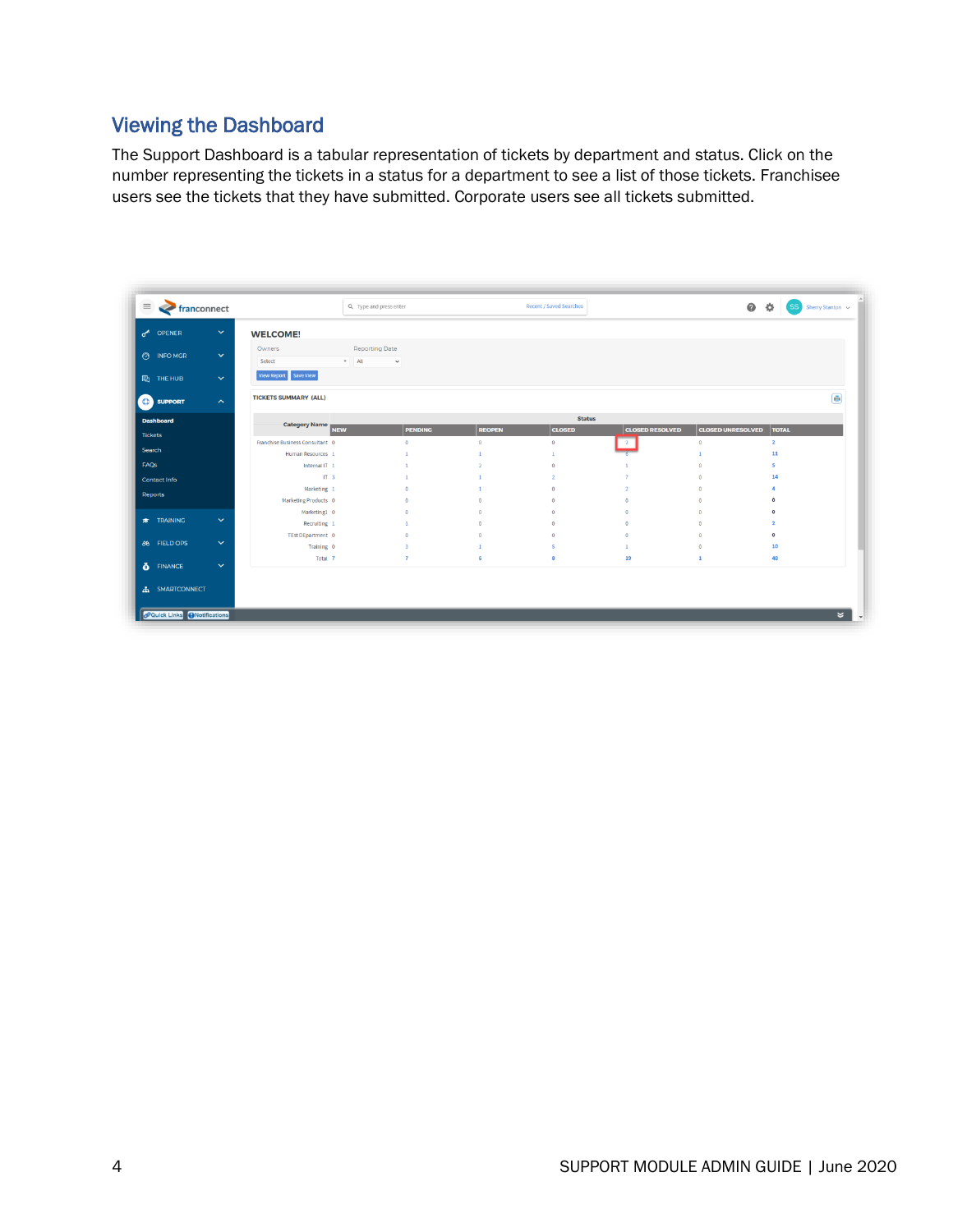#### <span id="page-4-0"></span>Viewing Trouble Tickets

The Tickets page lists trouble tickets, and can be filtered by assignment, status, or department. They can also be searched by ticket number or key words in the ticket subject.

| Support > Tickets                                                |                                      |                        |                                         |                     | <b>Hide Filters</b>    | Search on Ticket# (e.g. FS10*5655 or FS102656*) / Subject              |                                                                                |                |
|------------------------------------------------------------------|--------------------------------------|------------------------|-----------------------------------------|---------------------|------------------------|------------------------------------------------------------------------|--------------------------------------------------------------------------------|----------------|
| Assigned / Unassigned<br>All<br>$\checkmark$<br>Search Save View | <b>Status</b><br><b>All Selected</b> | Categories<br>v Select | $\mathbf{v}$                            |                     |                        |                                                                        |                                                                                |                |
|                                                                  |                                      |                        |                                         |                     |                        |                                                                        | Create Ticket                                                                  | More Actions ♦ |
| <b>TICKETS</b><br><b>Ticket#</b>                                 | <b>Subject</b>                       |                        | <b>Department</b>                       | <b>Assigned To</b>  | <b>Status</b>          | <b>Reported By/Franchise</b><br>ID                                     | Items 1 - 20 of 48   First   Prev   1   2   3   Next   Last<br>Reported Date - | <b>Action</b>  |
| FC20210830355                                                    | What's new Email frequency           |                        | <b>Franchise Business</b><br>Consultant | Elizabeth Colon (C) | <b>Closed Resolved</b> | Dominic Vanderwoodson<br>(O) / 1016a (Redondo Beach, 08/30/2021<br>CA) |                                                                                | ☆▼             |
| MK20210630757                                                    | <b>Shared Parking</b>                |                        | Recruiting                              | Elizabeth Colon (C) | New                    | karenzee zee995 (O) / 01-<br>Reston VA1 (Reston, VA)                   | 06/30/2021                                                                     | <b>OF</b>      |
| MK20210524262                                                    | How do I get Payroll out?            |                        | Marketing                               | Frank Menger (C)    | <b>New</b>             | Dominic Vanderwoodson<br>(O) / 1050 (Phoenix, AZ)                      | 05/24/2021                                                                     | ☆▼             |
| HR20210419273                                                    | How do I get Payroll out?            |                        | <b>Human Resources</b>                  | Frank Menger (C)    | <b>Closed Resolved</b> | Dominic Vanderwoodson<br>$(0)$ / $-$                                   | 04/19/2021                                                                     | ☆▼             |
|                                                                  | Follow Up Call                       |                        | $\Pi$                                   | Frank Menger (C)    | <b>New</b>             | Dominic Vanderwoodson                                                  | 10/21/2020                                                                     | ☆▼             |

You can view tickets with only certain statuses, such as locked tickets, reported tickets, or archived tickets, through the More Actions button. You can sort tickets by clicking on any header in the list.

You can open a ticket and view detail by clicking on the hyperlinked ticket number, or update its status, assign an owner, archive or lock a ticket in the Action Wheel.

You can enter a new ticket by clicking on the Create Ticket button.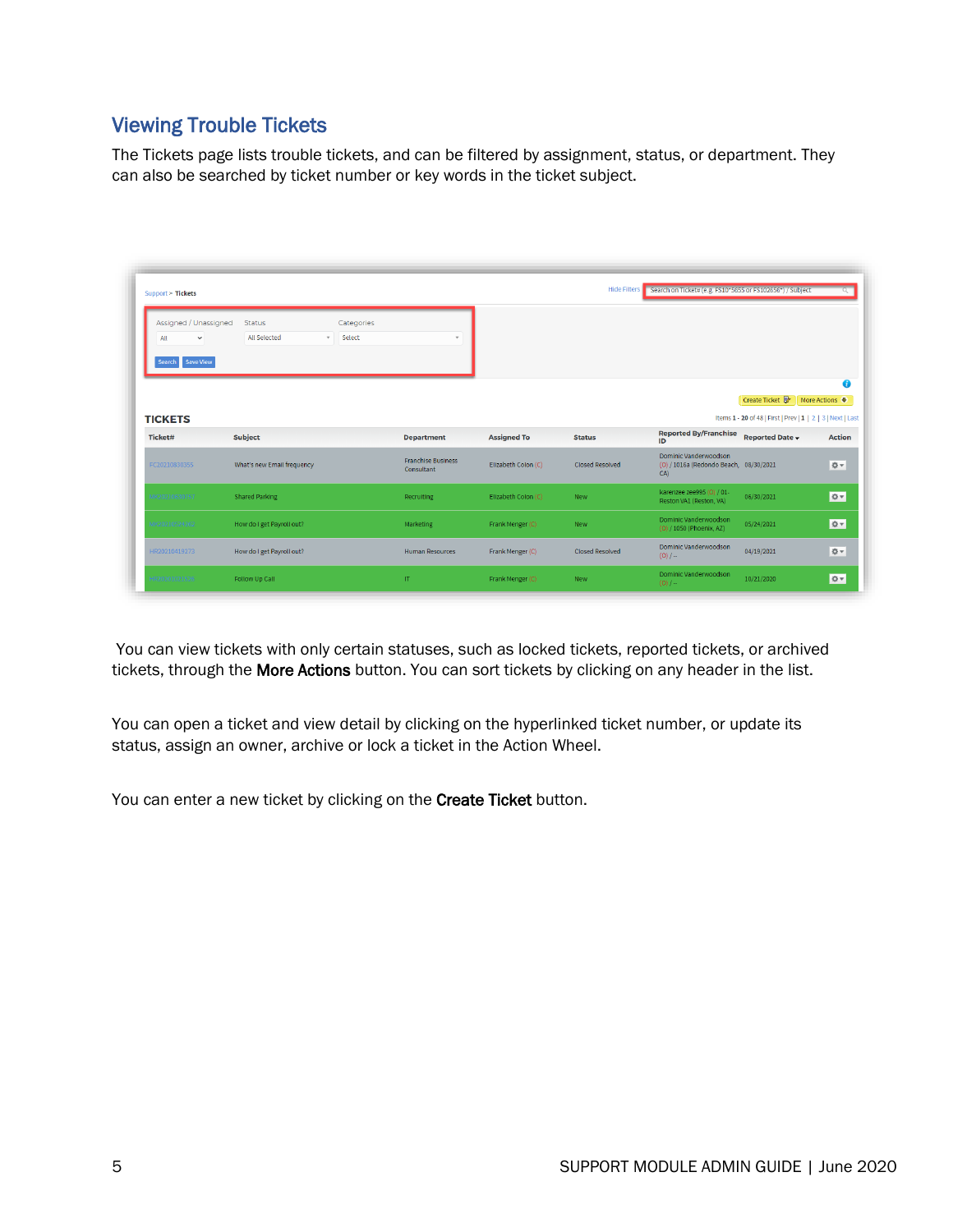## <span id="page-5-0"></span>Searching Trouble Tickets

You can search for trouble tickets by a wide range of criteria through the Search page of the Support tab. Set the criteria and click the Search button to view a list of tasks that meet the criteria.

| Opener > Search                       |                     |                         |                         |                             | Search by Store No. / Owner |                          | Q |
|---------------------------------------|---------------------|-------------------------|-------------------------|-----------------------------|-----------------------------|--------------------------|---|
| <b>Please Provide Search Criteria</b> |                     |                         |                         |                             |                             |                          |   |
| Checklist:                            | <b>All Selected</b> |                         | $\overline{\mathbf{v}}$ | Store No.:                  |                             |                          |   |
| Brand:                                | <b>All Selected</b> |                         |                         |                             |                             |                          |   |
| Store Type:                           | <b>All Selected</b> | v                       |                         | Status:                     | <b>All Selected</b>         | $\mathbf{v}$             |   |
| Item Name:                            |                     |                         |                         | <b>Project Status:</b>      | <b>All Selected</b>         | $\overline{\phantom{a}}$ |   |
| Contact:                              | <b>All Selected</b> | $\overline{\mathbf{v}}$ |                         | <b>Responsibility Area:</b> | <b>All Selected</b>         |                          |   |
| Group:                                | <b>All Selected</b> | $\mathbf{v}$            |                         |                             |                             |                          |   |
| <b>Schedule Start Date From:</b>      | H                   |                         |                         | To:                         | HH                          |                          |   |
| <b>Schedule Completion Date From:</b> | HH                  |                         |                         | To:                         | HH                          |                          |   |
| <b>Completion Date From:</b>          | H                   |                         |                         | To:                         | H                           |                          |   |
| Search In Archived Stores Also: Ves   |                     |                         |                         |                             |                             |                          |   |
| Cancel<br>Reset                       |                     |                         |                         |                             |                             |                          |   |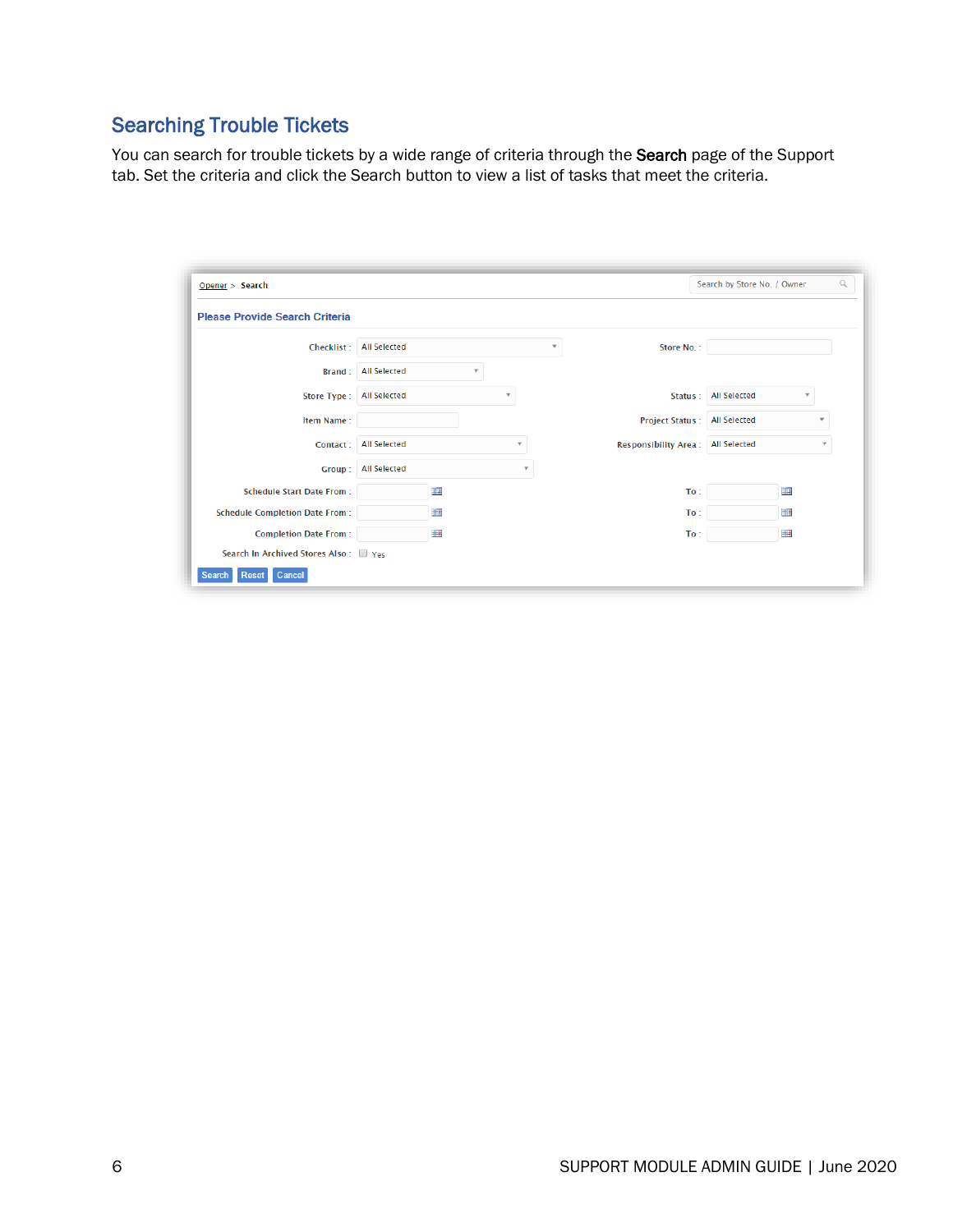#### <span id="page-6-0"></span>Posting a message to a Trouble Ticket

In responding to a ticket, you may need to post a message back to the submitter, and to others solving the ticket. To respond to a ticket, open that ticket from the list and go to the Post Message section of the page.

You can choose to simply type a solution message, attaching supporting docs if appropriate. If the answer is simply a status message, or is an answerto a commonly-asked question, you can begin with an Existing Template. Select the template, and text associated with it will fill the Message field. You can then alter the message field to customize the remainder of the reply.

If no template exists, and you would like to re-use this answer, check the Save as Template box before clicking Post.

| Post Message                                         |                                                                  |
|------------------------------------------------------|------------------------------------------------------------------|
| <b>Existing Templates:</b>                           | New ticket<br>$\pmb{\mathrm{v}}$                                 |
| *Message :                                           | We have received your ticket and will be contacting you shortly. |
| <b>Attachment Files:</b><br>Attachment : Add /Update |                                                                  |
|                                                      |                                                                  |
|                                                      | Time Worked Upon : Hours : 0 v 0 v Mins : 0 v                    |
| Save as Template: Yes                                |                                                                  |
|                                                      | Cancel<br><b>Reset</b>                                           |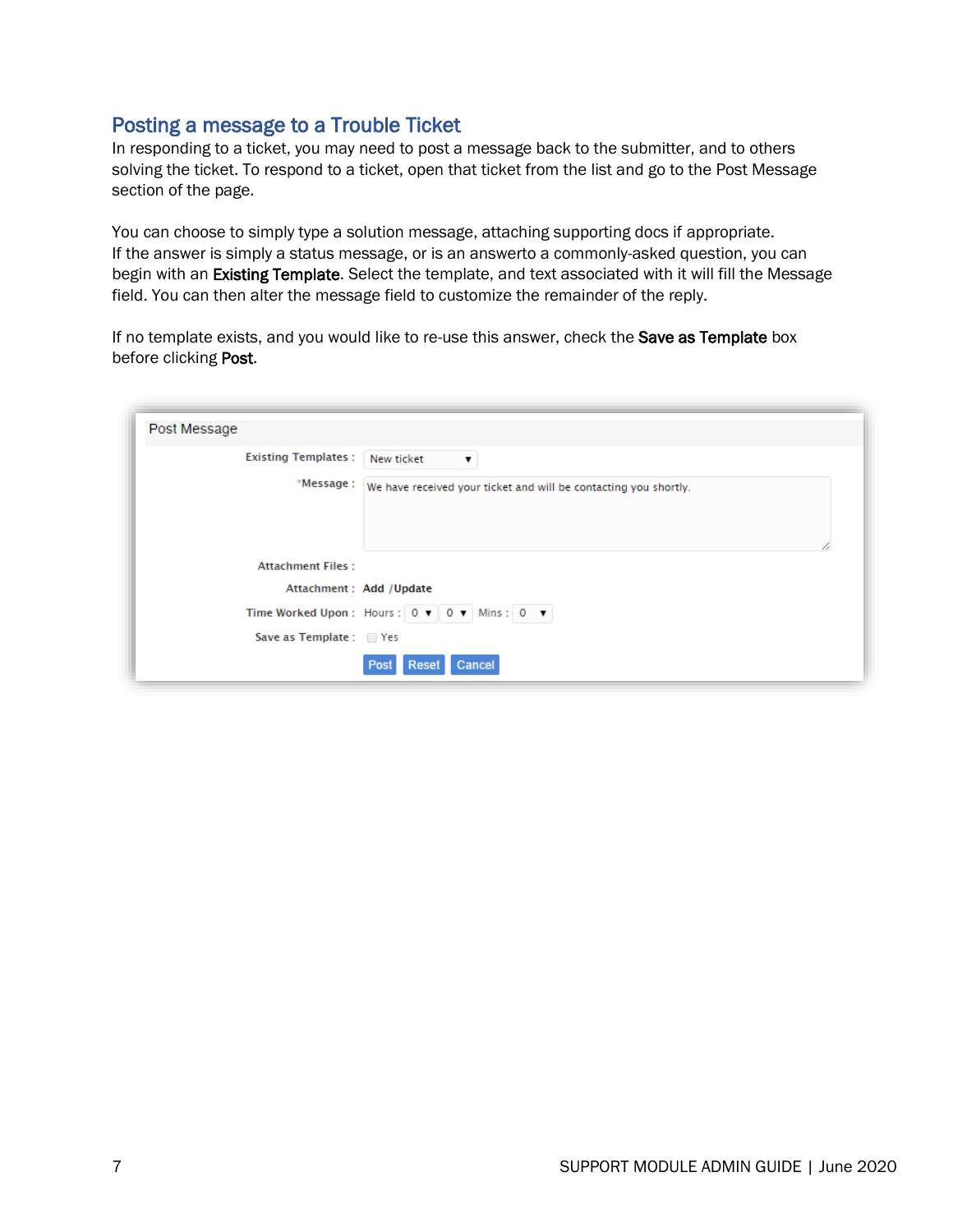#### <span id="page-7-0"></span>Entering a New Trouble Ticket

To enter a new trouble ticket, click the Create Ticket button.

| <b>Create Ticket</b> |                      |                            |
|----------------------|----------------------|----------------------------|
|                      | *Department : Select | ▼                          |
|                      | Priority: Low        | $\pmb{\mathrm{v}}$         |
|                      | Franchise ID: Select | $\pmb{\mathrm{v}}$         |
|                      | Phone#:              |                            |
|                      | *Subject:            |                            |
|                      | *Description:        | 1.                         |
|                      | <b>Attach File:</b>  | Choose File No file chosen |

Department: select the department that should take action on the ticket.

Priority: Choose from low, medium or high priority.

Franchise ID: choose the franchise that is submitting the trouble ticket.

Phone #: enter the phone number that the respondent to the ticket should call you at.

Subject: Enter one sentence that summarizes the problem.

Description: Enter a full description of the problem, and if appropriate, the requested action from the respondent.

Attach file: If you have a supporting document or screen shot, you can upload it here.

#### <span id="page-7-1"></span>Closing an Existing Trouble Ticket

From the Action Wheel corresponding to the trouble ticket that you want to close, Select the Update Status option from the Action menu. Chose Close to close the ticket. A confirmation message box appears. Click Save.

Click the OK button to close the confirmation message.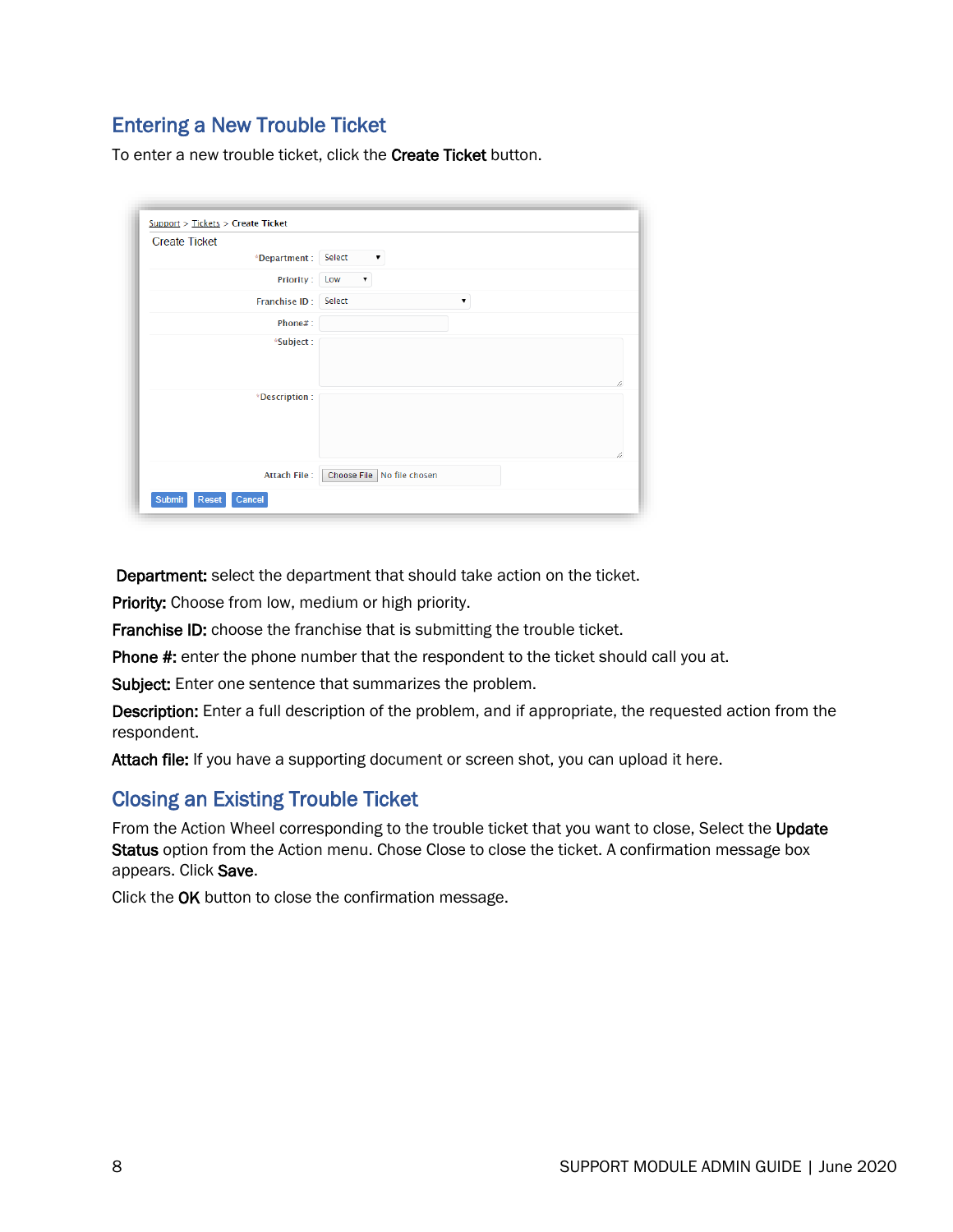#### <span id="page-8-0"></span>Publishing a ticket to the FAQ list

When a ticket contains a question and answer that might benefit others than the reporting party, you can choose to publish it to the FAQ screen. To publish a question and answer to the FAQ section:

From the Action Wheel corresponding to the ticket, choose Publish to FAQ. Choose the FAQ category it should be published in, and edit the question and answer, if necessary, to be clearer than the original question/answer might have been.

| Publish Ticket As FAQ            |                                                                                                                                                                                                                                                                   |
|----------------------------------|-------------------------------------------------------------------------------------------------------------------------------------------------------------------------------------------------------------------------------------------------------------------|
| <i><b>*Category:</b></i>         | Select<br>▼                                                                                                                                                                                                                                                       |
| *FAQ Question:                   | How can I publish a ticket and its answer to FAQ?                                                                                                                                                                                                                 |
| *FAQ Answer:                     | To publish a ticket to the FAQ section:                                                                                                                                                                                                                           |
|                                  | From the Action Wheel corresponding to the ticket, choose Publish to<br>FAQ. Choose the FAQ category it should be published in, and edit the question and answer, if necessary, to be clearer than the original<br>question/answer might have been. Click Submit. |
| <b>Attach File:</b>              | Choose File No file chosen                                                                                                                                                                                                                                        |
| <b>Submit</b><br>Reset<br>Cancel |                                                                                                                                                                                                                                                                   |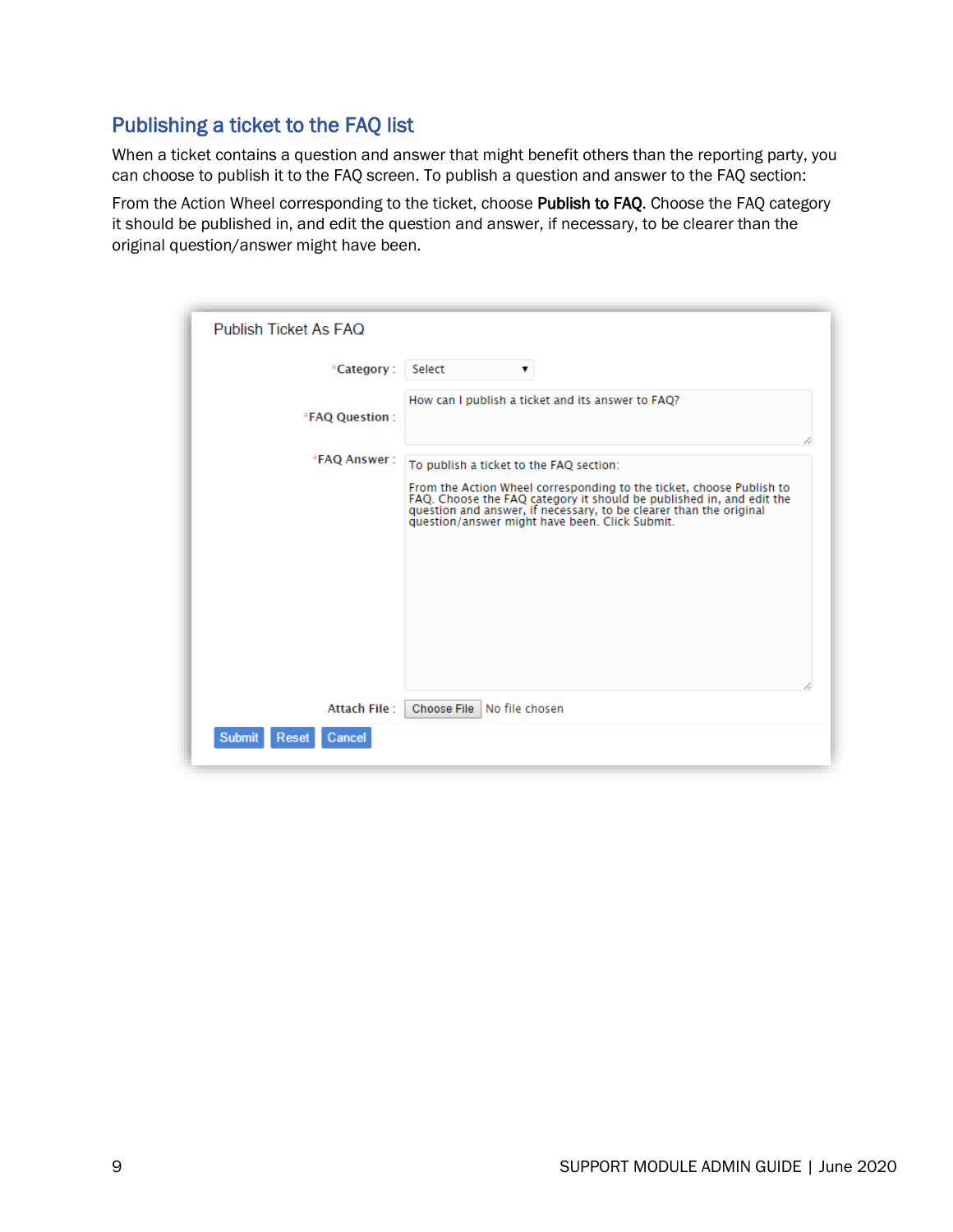#### <span id="page-9-0"></span>About FAQs

The FAQs (Frequently Asked Questions) feature allows you to view the questions and answers related to trouble tickets. This section lists various Categories of FAQs and their corresponding FAQs. By default, the FAQs page opens up with Recent FAQs posted by the administrator. You can click the Category hyperlink to view the associated FAQs.

Click the FAQs link in the section header to open the FAQs homepage as shown below:

| <b>OPENER</b>                  | $\checkmark$ | Support > FAQs                            |                      |                                                                                                                                                                  |
|--------------------------------|--------------|-------------------------------------------|----------------------|------------------------------------------------------------------------------------------------------------------------------------------------------------------|
| <b>INFO MGR</b><br>∩           | $\checkmark$ | <b>CATEGORIES</b>                         |                      | ?<br><b>RECENT FAQS</b>                                                                                                                                          |
| 屗<br>THE HUB                   | $\checkmark$ | <b>Recent FAQs</b><br>Human Resources (5) | $\bullet$<br>$\odot$ | Recent FAQ category displays ten recent FAQs added under different categories in the system<br>Q. What is the What's New Email Frequency and can I control that? |
| <b>SUPPORT</b><br>Dashboard    | $\sim$       | IT $(5)$<br>Marketing (2)                 | $\odot$<br>⊛         | This is the correct answer.<br>$\mathbf{A}$<br>Q. What's new Email frequency :<br>Whatis the What's New Email Frequency and can I control that?                  |
| <b>Tickets</b>                 |              | Training (8)                              | $\odot$              | What's new Email frequency<br>A.<br>This is the answer to your question.                                                                                         |
| Search<br><b>FAQs</b>          |              |                                           |                      | Nope!!! That is not the right answer<br>Whatis the What's New Email Frequency and can I control that?                                                            |
| <b>Contact Info</b><br>Reports |              |                                           |                      | Q. How do I pull a 1099?<br>A. You need to ask Rosalie, 301-555-5555                                                                                             |

Click the hyperlinked category under the **Categories** column to view the associated FAQ(s) and the answer(s).

Click the  $\left(\mathbf{C}\right)$  icon to view details as shown in the figure below: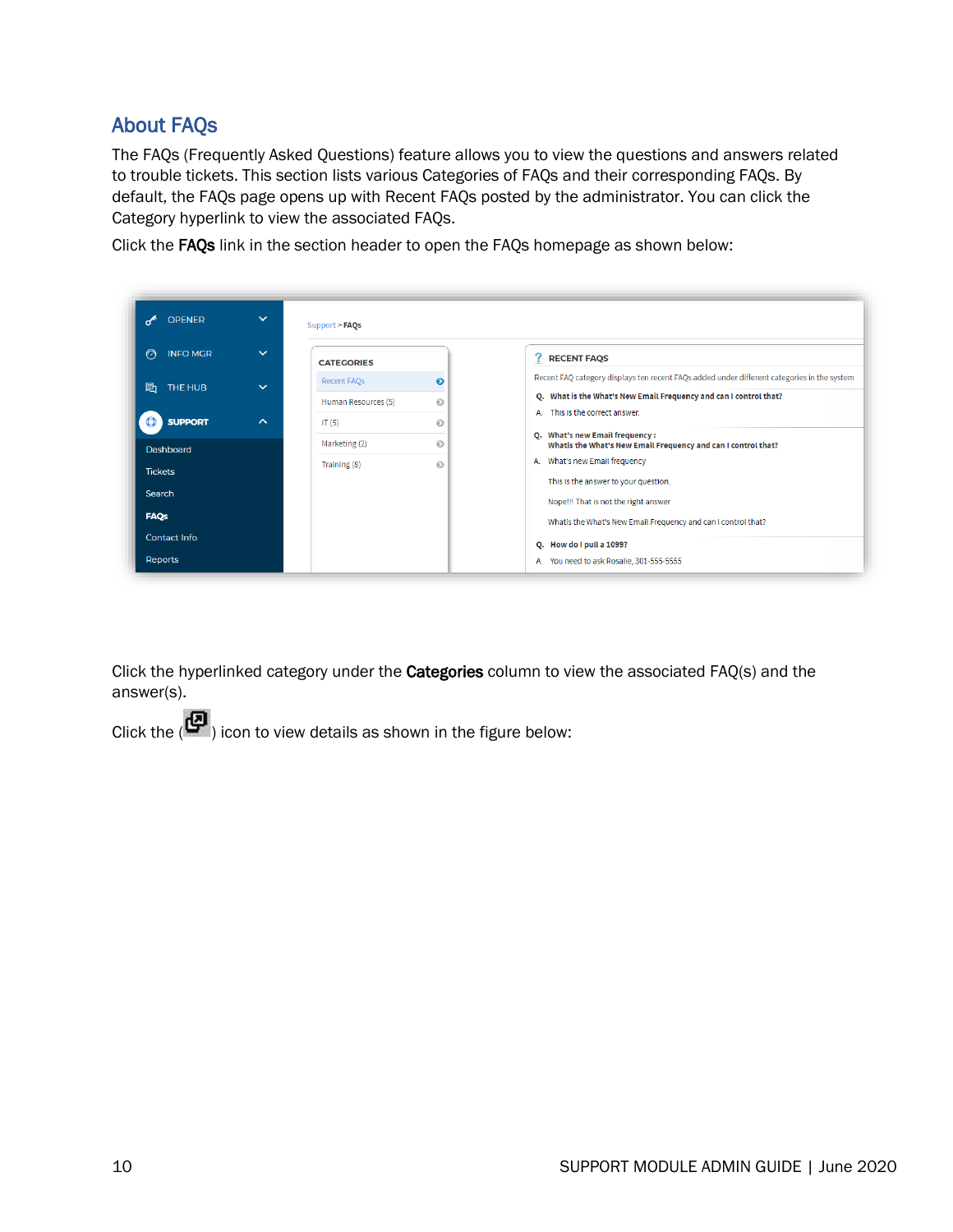

Click the Print button to print the details of the frequently asked question. Click the Close button to close the window.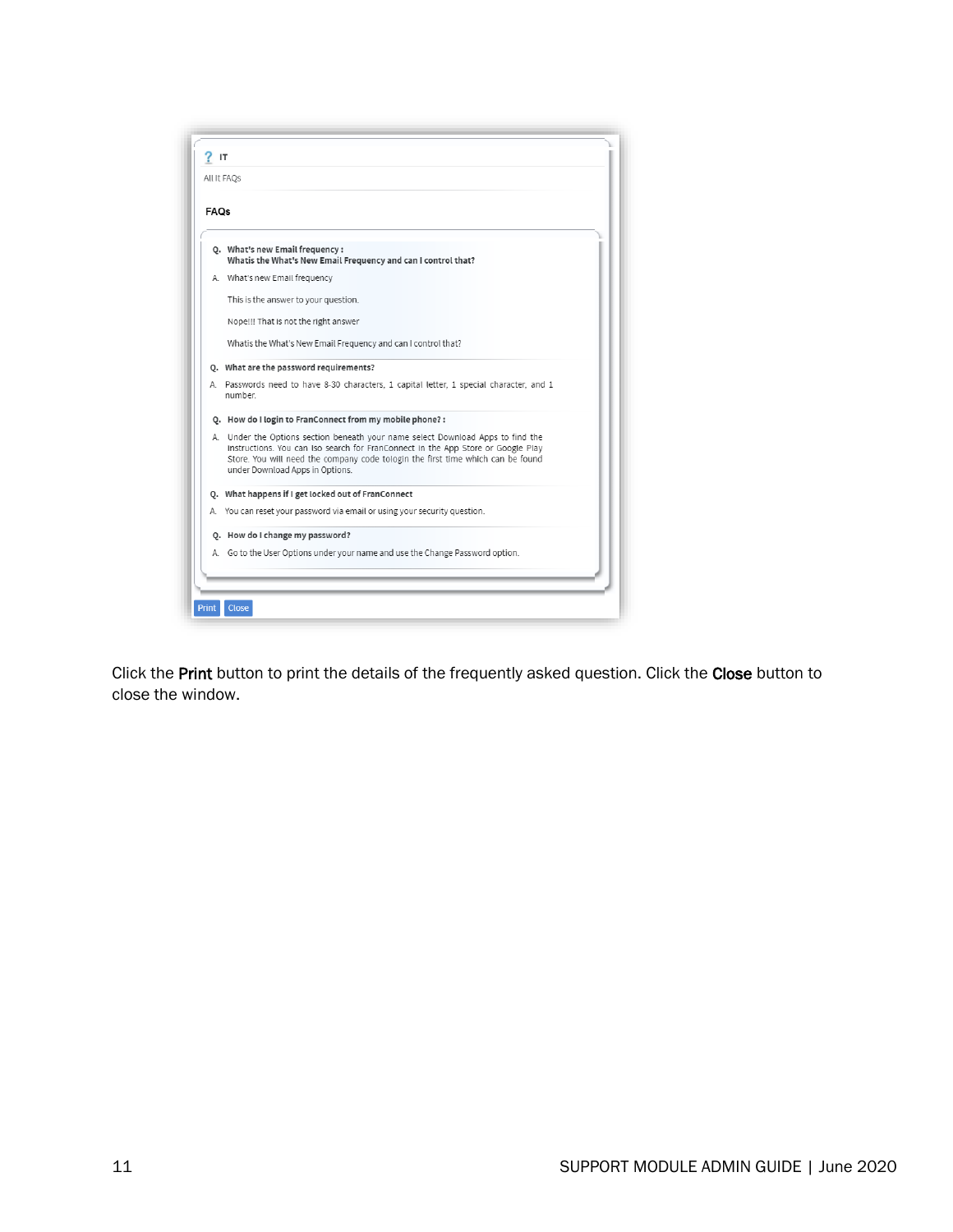#### <span id="page-11-0"></span>Viewing Contact Info

The Contact Info page shows the contact information of the designated individuals who handle tickets from various responding departments. Your FranConnect Administrator maintains this information.

| $\equiv$<br><b>Franconnect</b> |                                                           | Q Type and press enter                                                | Recent / Saved Searches                                      | $\bullet$<br>春<br><b>SS</b><br>Sherry Stanton $\sim$ |
|--------------------------------|-----------------------------------------------------------|-----------------------------------------------------------------------|--------------------------------------------------------------|------------------------------------------------------|
| <b>COMMAND CENTER</b><br>٠     |                                                           | Support > Contact Info                                                |                                                              |                                                      |
| SALES                          | $\checkmark$                                              | <b>CONTACT INFORMATION</b>                                            |                                                              |                                                      |
|                                |                                                           | Department : Franchise Business Consultant                            | ♨<br>Department : Internal IT                                |                                                      |
| ๙<br><b>OPENER</b>             | $\checkmark$                                              | Name : Elizabeth Colon                                                | Name: Frank Menger                                           |                                                      |
| <b>3</b> INFO MGR              | $\checkmark$                                              | Address: 11800 Sunrise Valley Drive<br>Reston, Virginia, USA - 21209  | Address: 1500 NE. 96th St.<br>Liberty, Missouri, USA - 64068 |                                                      |
|                                |                                                           | Phone: (703) 390-9300                                                 | Phone: (816) 781-3343                                        |                                                      |
| <b>地 THE HUB</b>               | $\checkmark$                                              | Fax:                                                                  | Fax:                                                         |                                                      |
|                                |                                                           | Email: IIz.colon@franconnect.com                                      | Email: frank.menger@franconnect.com                          |                                                      |
|                                | $\boldsymbol{\wedge}$                                     |                                                                       |                                                              |                                                      |
| <b>O</b> SUPPORT               |                                                           | Department: IT                                                        | ♨<br>Department: Marketing                                   |                                                      |
| Dashboard                      |                                                           | Name: Frank Menger                                                    | Name: Albert Klym                                            |                                                      |
| <b>Tickets</b>                 |                                                           | Address: 1500 NE. 96th St.<br>Liberty, Missouri, USA - 64068          | Address: 1500 NE. 96th St.<br>Liberty, Missouri, USA - 64068 |                                                      |
| Search                         |                                                           | Phone: (816) 781-3343                                                 | Phone: (816) 781-3343                                        |                                                      |
|                                |                                                           | Fax:                                                                  | Fax:                                                         |                                                      |
| <b>FAOs</b>                    |                                                           | Email: frank.menger@franconnect.com                                   | Email: frank.menger@franconnect.com                          |                                                      |
| <b>Contact Info</b>            |                                                           |                                                                       |                                                              |                                                      |
|                                |                                                           | Department: Training                                                  | 画                                                            |                                                      |
| Reports                        |                                                           | Name: Frank Menger                                                    |                                                              |                                                      |
| <b>TRAINING</b>                | $\checkmark$                                              | Address: 555 Newcastle St.<br>Allison Park, Pennsylvania, USA - 15101 |                                                              |                                                      |
|                                |                                                           | Phone: (866) 959-3738                                                 |                                                              |                                                      |
|                                |                                                           | Fax:                                                                  |                                                              |                                                      |
| <b>88 FIELD OPS</b>            | $\checkmark$                                              | Email: frank.menger@franconnect.com                                   |                                                              |                                                      |
|                                |                                                           |                                                                       |                                                              |                                                      |
| <b>FINANCE</b>                 | $\checkmark$<br><i><b>PQuick Links</b></i> PNotifications |                                                                       |                                                              | $\boldsymbol{\mathsf{z}}$                            |

#### <span id="page-11-1"></span>Viewing Reports in the Support Module

There are three different ways to report tickets from the Reports page of the Support Module.

Tickets by Owners and Status lets you view tickets for each ticket owner, broken down by status. Click through the count to see the details of tickets in a status for an owner.

| Owners                                                                | <b>Brand</b> |                               | <b>Status</b> |              |                     | <b>Reported Date</b>        |                               |                            |              |
|-----------------------------------------------------------------------|--------------|-------------------------------|---------------|--------------|---------------------|-----------------------------|-------------------------------|----------------------------|--------------|
| All Selected                                                          | $\mathbf{v}$ | Select<br>$\scriptstyle\rm w$ | All Selected  |              | $\scriptstyle\rm w$ | Last 3 Months $\mathbf{v}$  |                               |                            |              |
| View Report Save View                                                 |              |                               |               |              |                     |                             |                               |                            |              |
|                                                                       |              |                               |               |              |                     |                             |                               |                            |              |
| Tickets by Owner(s) and Status Report(01/15/2017 - 04/15/2017) $\Box$ |              |                               |               |              |                     | <b>Back to Reports</b>      |                               |                            |              |
| Owner                                                                 | <b>New</b>   | Reopen                        | Closed        | Pending      | <b>Assign</b>       | <b>Waiting for</b><br>Parts | Closed no<br>user<br>response | <b>Broke/Replace Total</b> |              |
|                                                                       | $\circ$      | $\circ$                       | $\circ$       | $\circ$      | $\circ$             | $\mathbf 0$                 | $\circ$                       | $\circ$                    | $\circ$      |
| A. Thomas Ferdinandi<br>Aaron Bracken                                 | $\circ$      | $\circ$                       | $\mathbf{0}$  | $\mathbf{0}$ | $\circ$             | $\mathbf{0}$                | $\circ$                       | $\circ$                    | $\mathbf{0}$ |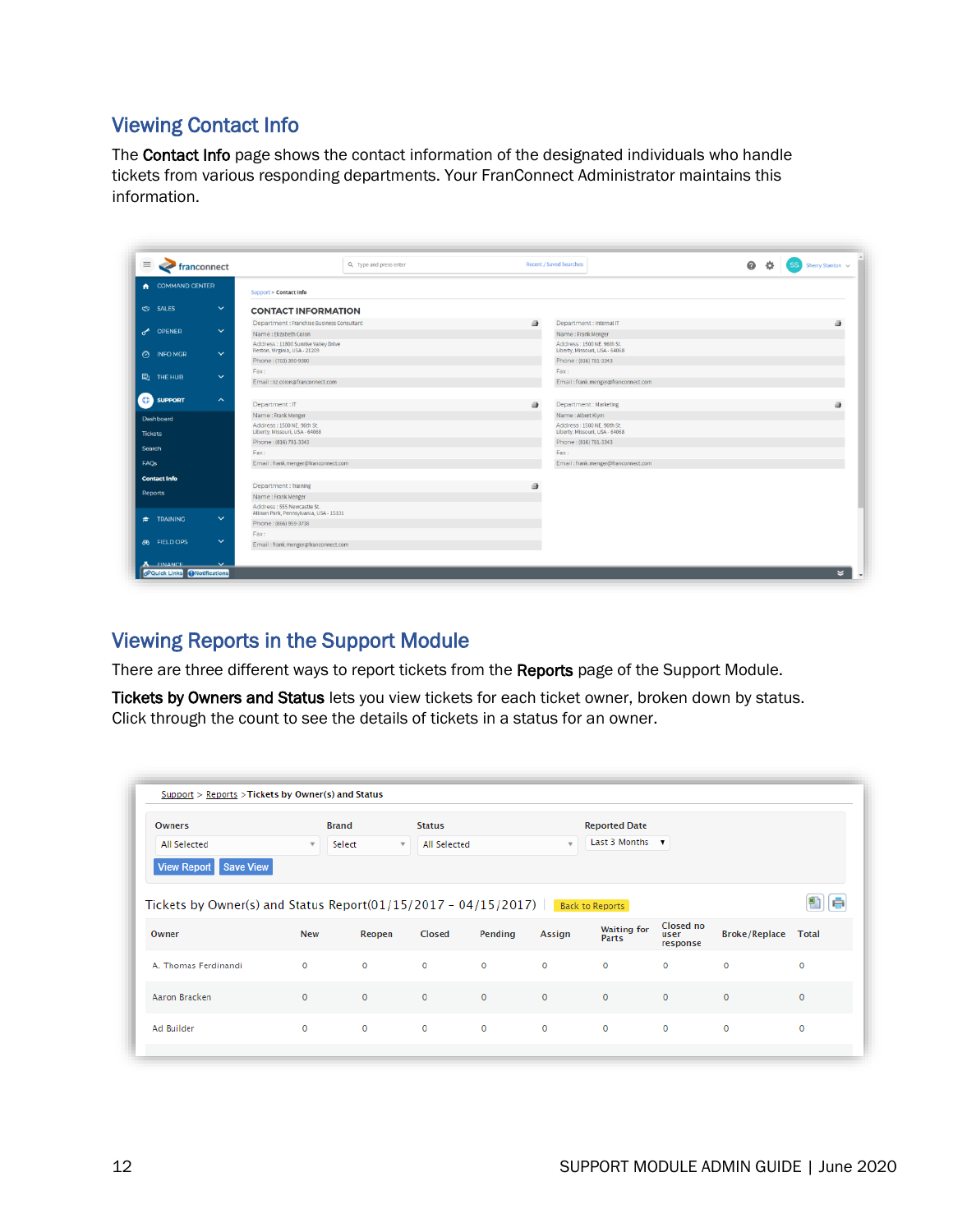Tickets by Departments and Status lets you view tickets for each department providing solutions, broken down by status. Click through the count to see the details of tickets in a status for a department.

| <b>Owners</b>                                                                                                 | <b>Brand</b>             |              | <b>Status</b>                           |              |               | <b>Reported Date</b>        |                               |                            |         |
|---------------------------------------------------------------------------------------------------------------|--------------------------|--------------|-----------------------------------------|--------------|---------------|-----------------------------|-------------------------------|----------------------------|---------|
| All Selected                                                                                                  | $\overline{\phantom{a}}$ | Select       | All Selected<br>$\overline{\mathbf{v}}$ |              |               | Last 3 Months $\mathbf{v}$  |                               |                            |         |
| View Report Save View<br>Tickets by Owner(s) and Status Report( $01/15/2017 - 04/15/2017$ )   Back to Reports |                          |              |                                         |              |               |                             |                               |                            |         |
|                                                                                                               |                          |              |                                         |              |               |                             |                               |                            |         |
|                                                                                                               |                          |              |                                         |              |               |                             |                               |                            |         |
| Owner                                                                                                         | <b>New</b>               | Reopen       | Closed                                  | Pending      | <b>Assign</b> | <b>Waiting for</b><br>Parts | Closed no<br>user<br>response | <b>Broke/Replace Total</b> |         |
| A. Thomas Ferdinandi                                                                                          | $\mathbf 0$              | $\mathbf 0$  | $\mathbf 0$                             | $\mathbf 0$  | $\mathbf 0$   | $\circ$                     | $\circ$                       | $\mathbf 0$                | 0       |
| Aaron Bracken                                                                                                 | $\mathbf{0}$             | $\mathbf{0}$ | $\mathbf{0}$                            | $\mathbf{0}$ | $\mathbf{0}$  | $\circ$                     | $\mathbf{0}$                  | $\mathbf{0}$               | $\circ$ |

The Ticket Timeline Report gives a listing of tickets grouped by department, and sorted by reported date. Also listed is the amount of time it took to close a ticket.

| Support > Reports > Ticket Timeline Report                                            |                        |                                                  |                     |                                   |
|---------------------------------------------------------------------------------------|------------------------|--------------------------------------------------|---------------------|-----------------------------------|
| <b>Departments</b><br><b>All Selected</b><br>$\mathbf{v}$<br>Save View<br>View Report | <b>Brand</b><br>Select | <b>Reported Date</b><br>All<br>▼<br>$\mathbf{v}$ |                     |                                   |
| 图<br>le<br><b>Ticket Timeline Report(All)</b><br><b>Back to Reports</b>               |                        |                                                  |                     |                                   |
| <b>Department</b>                                                                     | <b>Ticket</b>          | <b>Reported Date</b>                             | <b>Closed Date</b>  | <b>Time Taken To Close Ticket</b> |
| Accounting                                                                            | AC20170220818          | 02/20/2017 09:07:12                              | 04/15/2017 17:24:59 | 358:52:48                         |
|                                                                                       | AC20160405153          | 04/05/2016 10:20:46                              | 05/11/2016 04:49:40 | 231:39:14                         |
|                                                                                       | OP20150109741          | 01/09/2015 12:47:29                              | 01/09/2015 12:50:16 | 00:02:47                          |
| <b>Average Time</b>                                                                   |                        |                                                  |                     | 196:51:36                         |
| <b>IT Support</b>                                                                     | IT20150713314          | 07/13/2015 10:32:39                              | 07/13/2015 10:42:50 | 00:10:11                          |
|                                                                                       | IT20150415272          | 04/15/2015 14:02:53                              | 04/15/2015 14:52:32 | 00:49:39                          |
|                                                                                       | IT20141120029          | 11/20/2014 13:47:00                              | 12/05/2014 13:24:23 | 98:37:23                          |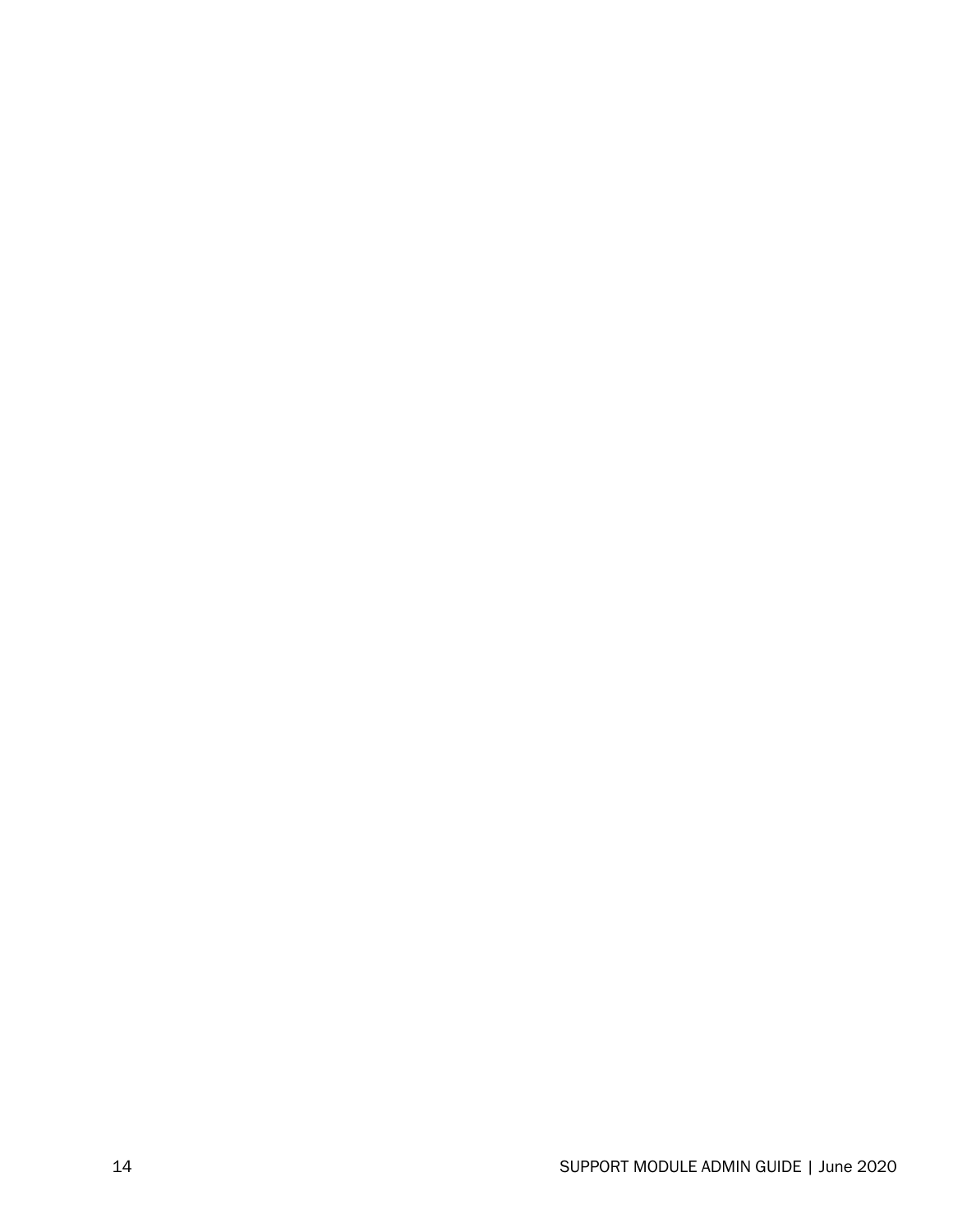## <span id="page-14-0"></span>Support Module Administration

## <span id="page-14-1"></span>Configuring the Support Module

To configure the Support Module for your franchise needs, go to Admin > Support, as shown. Note you must have Corporate Admin privileges to access this area.

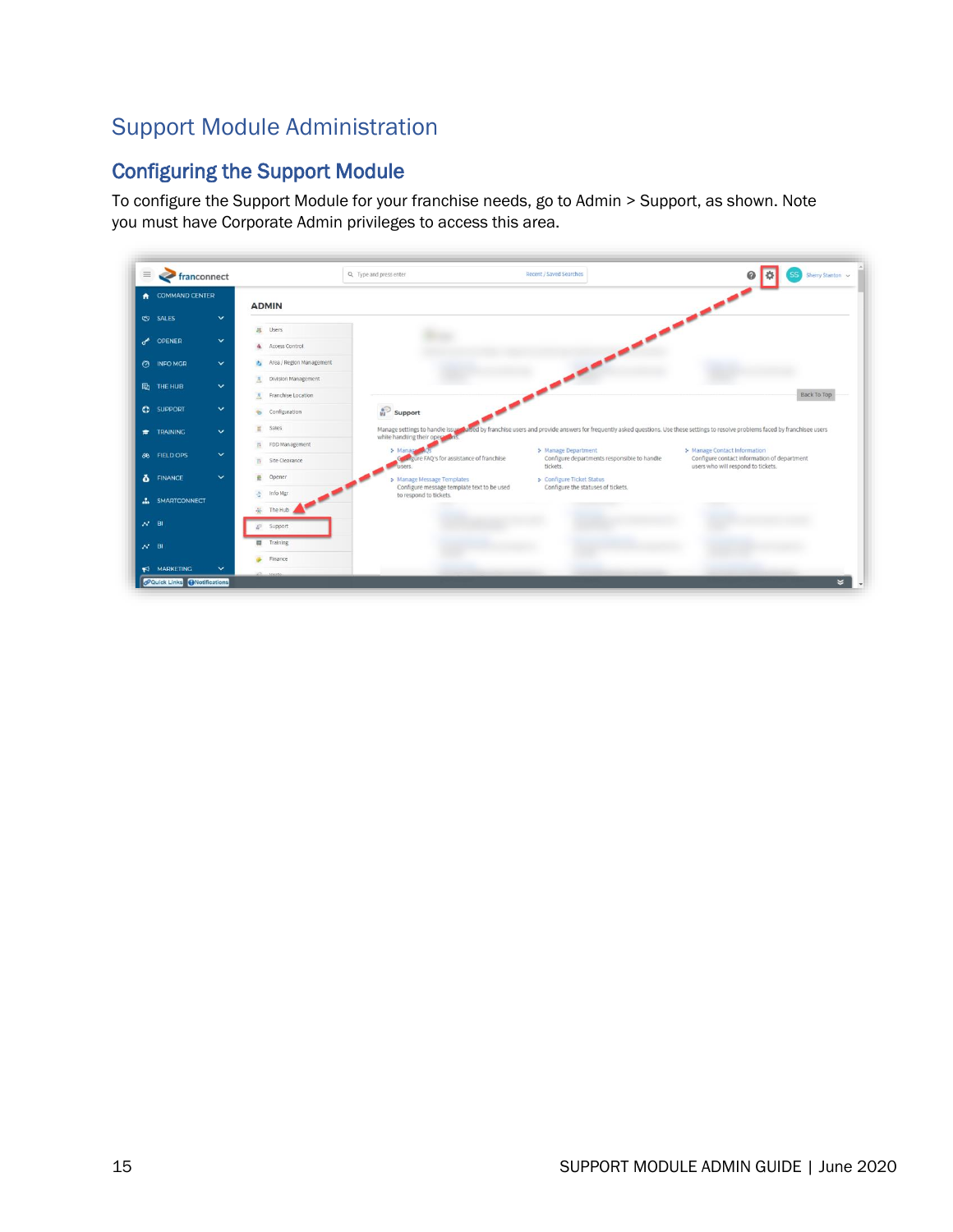### <span id="page-15-0"></span>Managing FAQs

#### FAQ Categories

For easier reference, FAQs are grouped into Categories, for example, by department, by module of software, by business use, etc. This is a single-leve hierarchy, so for example you can't have departments and sub-departments. When you open the Admin > Support > Manage FAQs page, the default page displayed is the list of categories.

| Admin > Support > Manage FAQs |                                  |              | Search on FAQ Question / Answer Q |
|-------------------------------|----------------------------------|--------------|-----------------------------------|
| <b>Manage FAQ</b>             | [ Add New Category ]             |              | Items $1 - 12$ of 12              |
| Category $\triangle$          | <b>Updated By</b>                | No. Of FAQ's | <b>Action</b>                     |
| <b>CRM</b>                    | Not Specified                    |              | Modify                            |
| Records                       | Franconnect Administrator        |              | Add FAQ<br>Manage FAQ             |
| <b>Store Opener</b>           | <b>Franconnect Administrator</b> |              | Modify                            |
| Training                      | <b>Franconnect Administrator</b> |              | Delete                            |

You can Add a new category by clicking the [Add New Category] link at the top of the list, and entering the new category's name, and a brief description, and clicking Add.

You can Delete a category that has no FAQs from the Action Wheel next to the Category name.

You can Add FAQ to a category from the Action Wheel next to the Category name. Enter the FAQ question and answer information, and attach any supporting documents that may help answer the question, and click Add.

You can modify or delete FAO entries from a category by choosing Manage FAO from the Action Wheel next to the category.

#### FAQ Entries

When you choose to Manage FAQ in a category, the question list for that category is displayed, and any existing questions are displayed in a list.

| Admin > Support > Manage FAQ > FAQ List<br>Search on FAQ Question / Answer Q                                                                                                                                                                                                                                                     |                   |                      |                    |
|----------------------------------------------------------------------------------------------------------------------------------------------------------------------------------------------------------------------------------------------------------------------------------------------------------------------------------|-------------------|----------------------|--------------------|
| <b>Category: Records</b>                                                                                                                                                                                                                                                                                                         |                   |                      |                    |
| Category   Add FAQ                                                                                                                                                                                                                                                                                                               |                   |                      | Items $1 - 1$ of 1 |
| Question                                                                                                                                                                                                                                                                                                                         | <b>Created By</b> | <b>Last Modified</b> | <b>Action</b>      |
| How do you make a record?                                                                                                                                                                                                                                                                                                        | Chris Villa (C)   | 11/01/2013           |                    |
|                                                                                                                                                                                                                                                                                                                                  |                   |                      |                    |
| <b>FAQ Details</b>                                                                                                                                                                                                                                                                                                               |                   |                      |                    |
| How do you make a record?                                                                                                                                                                                                                                                                                                        |                   |                      |                    |
| While 8-tracks and cassettes are as relevent to the digital world as wax cylinders, the vinyl LP is<br>still being steadily produced and collected despite, or perhaps thanks to, their imprecise warm<br>analog acoustics.<br>Thomas Edison is credited with inventing the phonograph, the first device to both record and play |                   |                      |                    |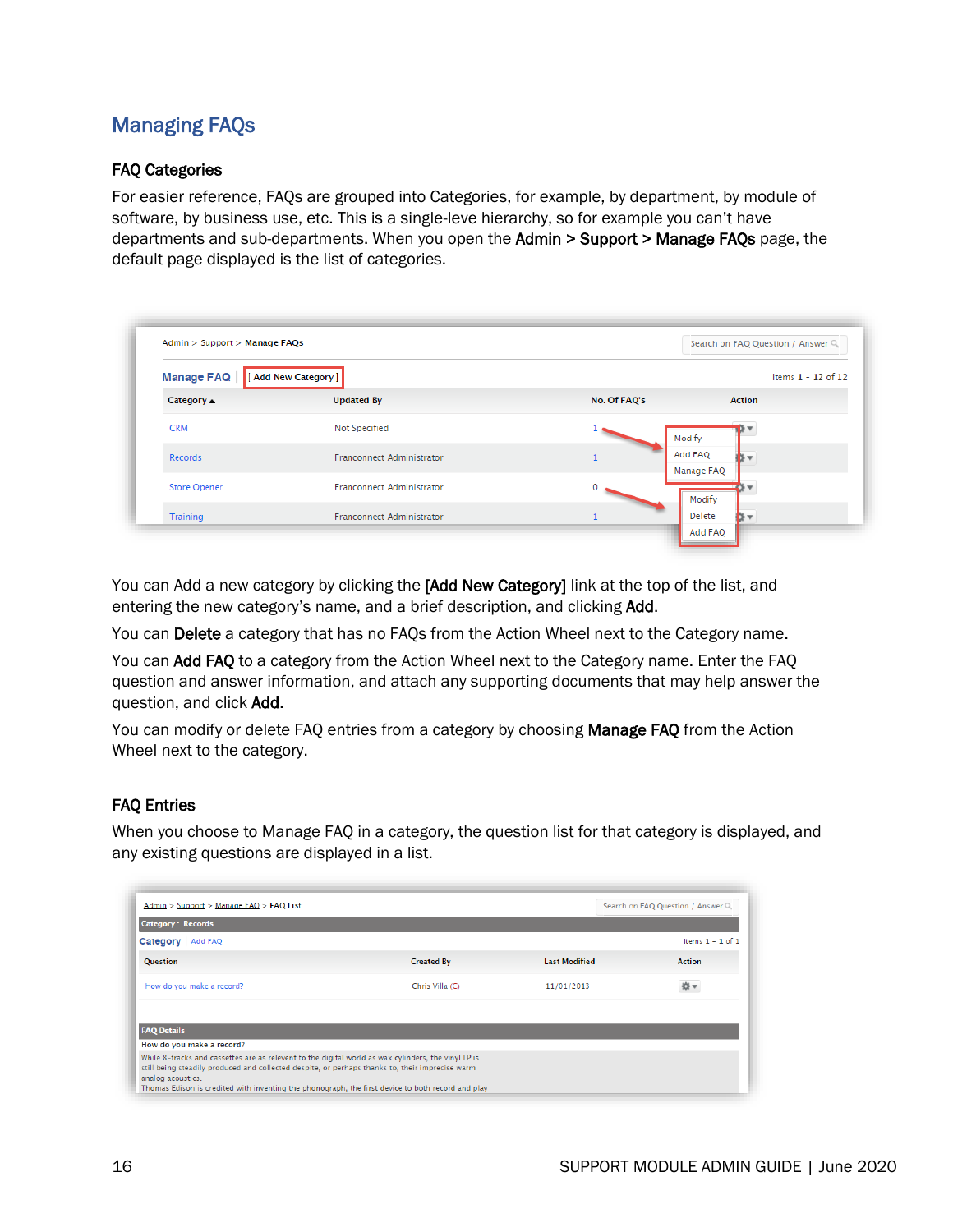You can add an FAQ entry by clicking **Add FAQ** at the top of the list, entering the question and answer information and any supporting docs, and clicking Add.

You can edit an FAQ entry by choosing **Modify** from the Action Wheel next to the category, entering the new question and answer information and any supporting docs, and clicking Save.

You can remove an FAQ entry by choosing Delete from the Action Wheel next to the category.

#### <span id="page-16-0"></span>Managing Departments (Categories)

The Admin > Support > Manage Department interface lets you associate users to departments that are responsible for responding to tickets. The information is organized into Departments and Users. The default view in the interface is the list of departments.

You can add a department from the [Add Department] link at the top of the list. You can change the department information for any department by clicking Modify from the Action Wheel next to any department. For departments not yet associated with support tickets, you can remove the department by clicking Delete from the Action Wheel next to the department.

|                              |                                                                       |                                   | Departments marked with * are associated with Ticket(s) and cannot be deleted. |
|------------------------------|-----------------------------------------------------------------------|-----------------------------------|--------------------------------------------------------------------------------|
| <b>Department Users View</b> | [ Add Department ] [ User-Departments View ]                          |                                   | Items $1 - 20$ of 20                                                           |
| <b>Department</b>            | User(s)                                                               | Date Created $\blacktriangledown$ | <b>Action</b>                                                                  |
| *Idea Box (IB)               | Natalie Walkley; Nick Mecozzi                                         | 05/16/2014                        | ☆▼                                                                             |
| *Marketing (TS)              | Dale McCrary; Franconnect Administrator                               | 11/13/2013                        | ☆▼                                                                             |
| Social Media (TD)            | Dale McCrary; Franconnect Administrator                               | 11/13/2013                        | Modify                                                                         |
| *Tech Support (TS)           | Adam Valdez; Dale McCrary                                             | 06/14/2013                        | Delete<br>☆▼                                                                   |
| *Corporate (CO)              | Alicia Alam; Amber Hawkes; Amy Freeman; Dale McCrary; Rick<br>Arevalo | 11/16/2011                        | Ω τ                                                                            |
| *Equipment (IC)              | Dale McCrary                                                          | 11/08/2011                        | 谷一                                                                             |

#### <span id="page-16-1"></span>Editing Department Information

Each department must have a name, a two-letter abbreviation, users, and a contact email address. The name, abbreviation, and email information can be entered by typing the information. User information, for the fields "Assign Users" and "Default Owner", is chosen from drop-down information provided from the FranConnect User list. Using the search pane, locate the users who are in this department and check the boxes associated with them.

Once users exist in the department, you can choose from that shorter list to assign a default owner.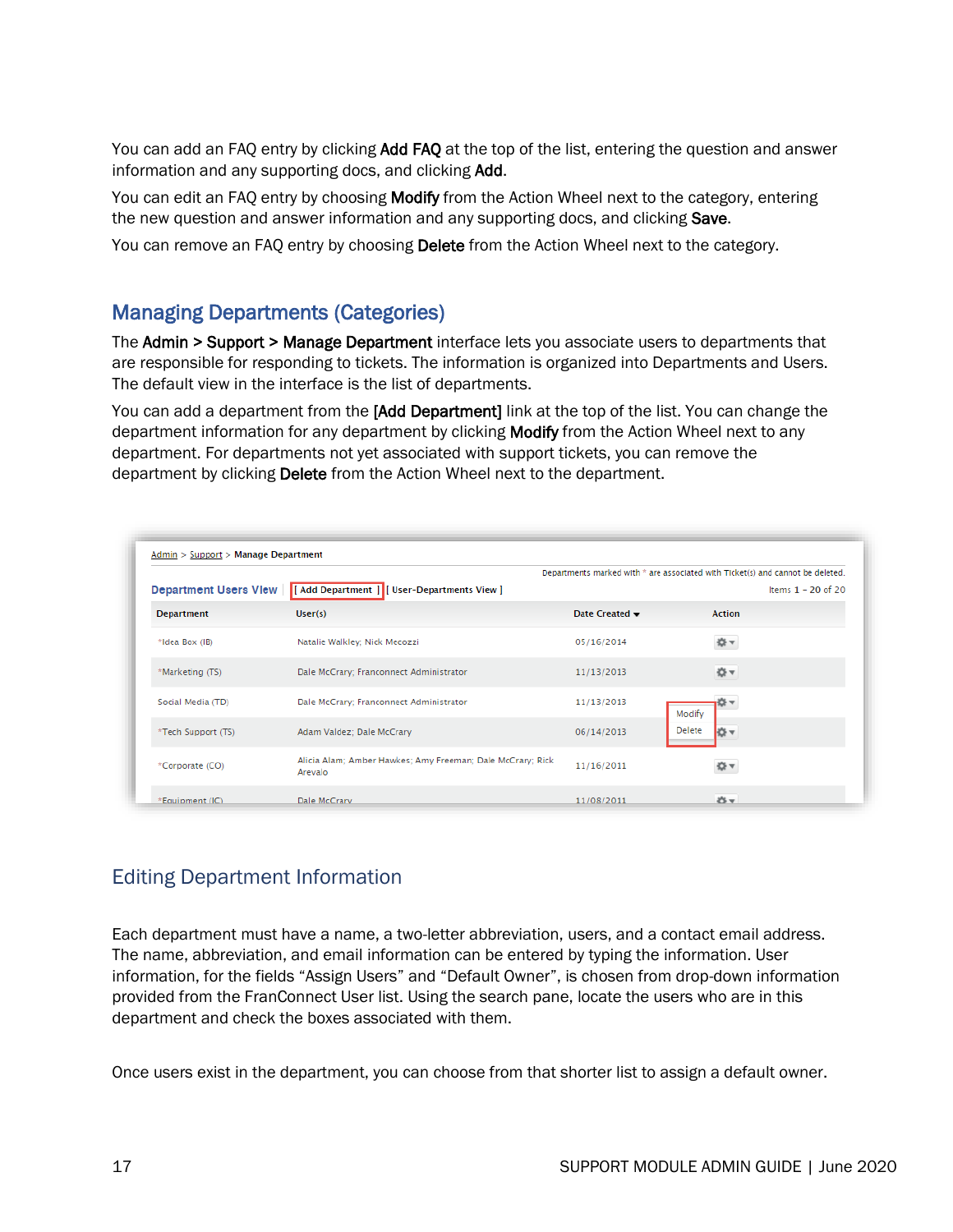When finished entering department information, click Save.

| <b>Modify Department</b>      | Fields marked with * are mandatory.                                |
|-------------------------------|--------------------------------------------------------------------|
|                               | *Name: Idea Box                                                    |
| *Abbreviation (Two Chars): IB |                                                                    |
|                               | *Assign Users : Natalie Walkley, Nick Mecozzi<br>$\overline{\tau}$ |
| Default Owner: Nick Mecozzi   | ▼                                                                  |
| *Email:                       |                                                                    |
| <b>Close</b><br><b>Save</b>   |                                                                    |

#### <span id="page-17-0"></span>The User-Department View

This view lists all users with the departments they belong to. You can assign a listed user to one or more departments using the Assign Departments link to the right of the user record. Click Save to save these assignments. The departments associated will now appear in the user's record in the link.

|                               | *Name: Idea Box                                                         |
|-------------------------------|-------------------------------------------------------------------------|
| *Abbreviation (Two Chars): IB |                                                                         |
|                               | *Assign Users : Natalie Walkley, Nick Mecozzi<br>$\overline{\mathbf v}$ |
| Default Owner: Nick Mecozzi   | $\mathbf{v}$                                                            |
| *Email:                       |                                                                         |

Note: You cannot add or delete users from this screen - add users from the Admin > Users > Corporate User interface.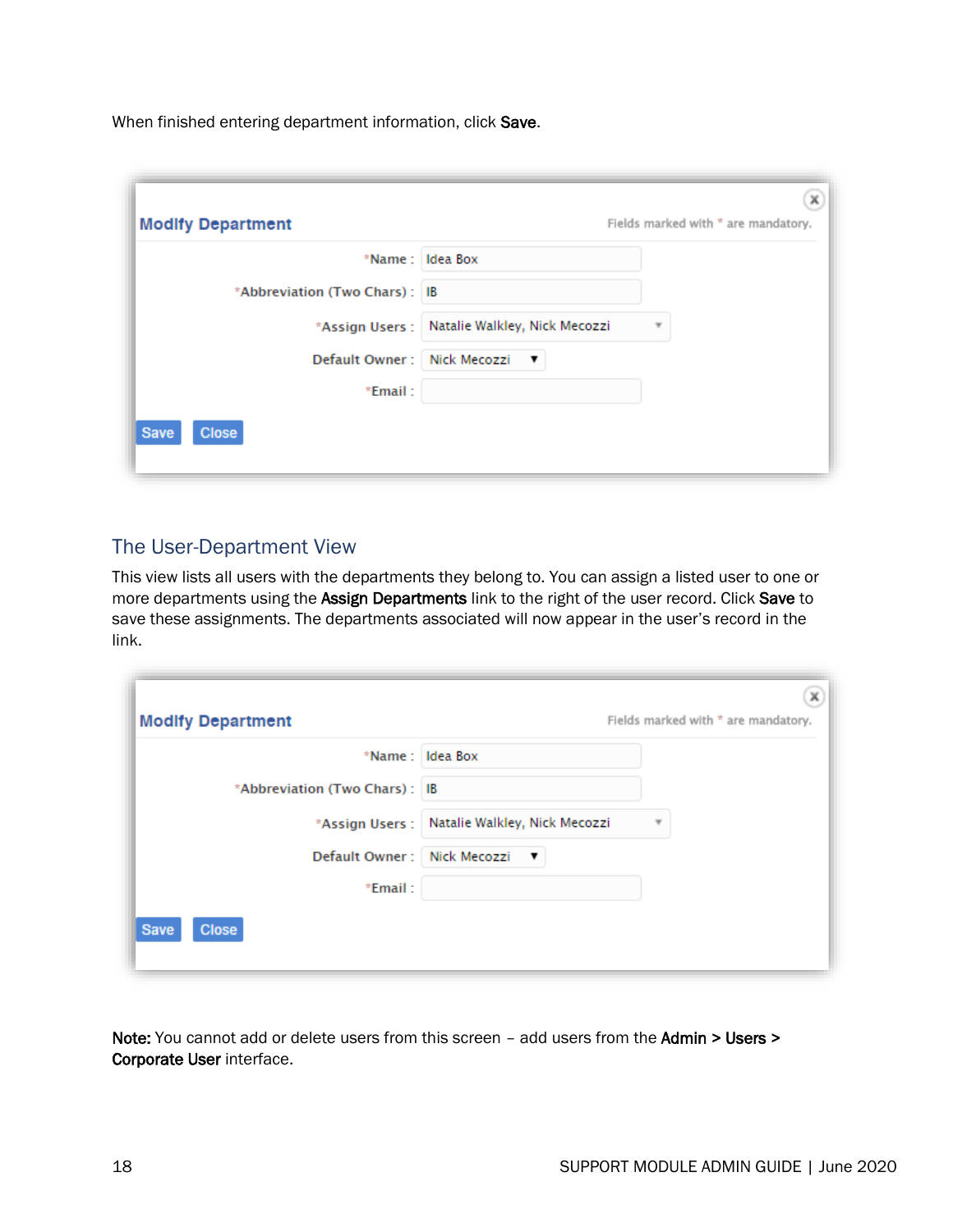#### <span id="page-18-0"></span>Managing Contact Information

The **Contact Info** page shows the contact information of the designated individuals who handle tickets from various responding departments. This information is maintained in the Admin > Support > Manage Contact Information interface.

The default display of this interface is the Manage Contact Information contact list. You can add new contacts to the display by clicking [Add Contact Address] at the top of the list, entering the appropriate contact information in the pop-up dialog, and clicking Add.

You can change a contact's information from the Action Wheel next to the contact record, by choosing Modify, entering the appropriate contact information in the pop-up dialog, and clicking Save.

You can remove a contact from the display by choosing Delete from the Action Wheel next to the contact record.

| Manage Contact Information   [ Add Contact Address ] |                                                                                                                                                                                                                 |                                       |  |  |
|------------------------------------------------------|-----------------------------------------------------------------------------------------------------------------------------------------------------------------------------------------------------------------|---------------------------------------|--|--|
| No.                                                  | <b>Contact Address</b>                                                                                                                                                                                          | <b>Action</b>                         |  |  |
|                                                      | <b>Department: Accounting Department</b><br>Name: Ryan Watson<br>Address: 6320 Helpful Court, Fishers, Indiana, USA - 43623<br>Phone: (317) 222-2222<br>Email:testfran@myfranconnect.com                        | <b>O</b> -<br>Modify<br><b>Delete</b> |  |  |
| 2.                                                   | Department: Franconnect's Training Department<br>Name: Richard Sanders<br>Address: Reston International Center, Reston, Virginia, USA - 20191<br>Phone: (703) 390-9300<br>Email:richard.sanders@franconnect.com |                                       |  |  |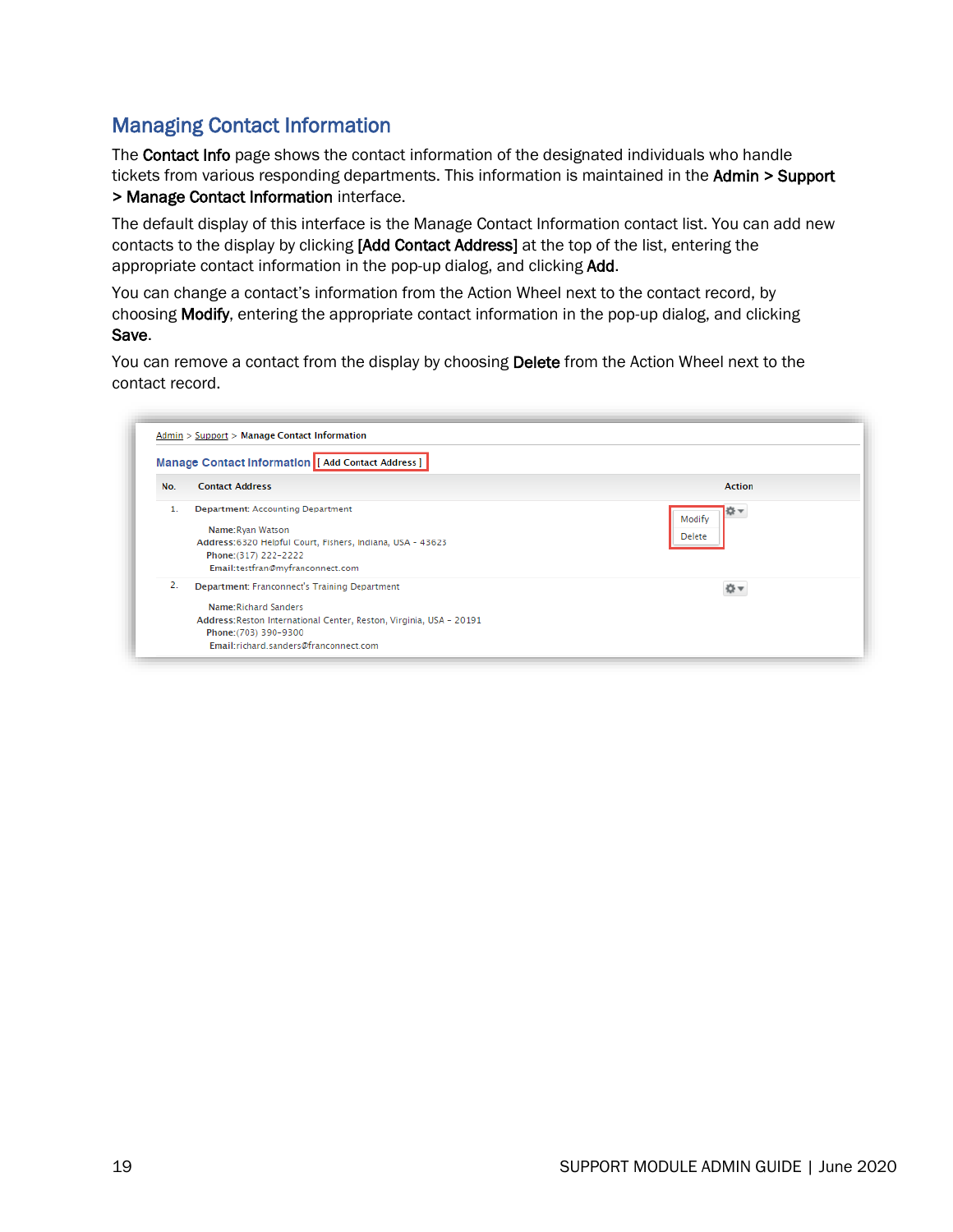#### <span id="page-19-0"></span>Managing Message Templates

There are some common responses to support tickets that will be used frequently, such as instructions for resetting a password, or the message that you have received and are researching a ticket.

In Admin > Support > Manage Message Templates, you can compose pre-written text for use in posting messages to a trouble ticket.

The default display is the list of templates. To add a preset response, click [Add Message Template]. Enter the title of the template – short but representative of the content, it's for your reference in the selection menu - and the actual text that should appear in the post when you select this. Note: during the post, you will have the opportunity to add to/edit this text, so it doesn't have to be comprehensive – it can be a framework for what you will say in the post.

| <b>Add Message Template</b> |                                   | х<br>Fields marked with * are mandatory.                                                                                                            |
|-----------------------------|-----------------------------------|-----------------------------------------------------------------------------------------------------------------------------------------------------|
|                             | *Title : Thanks for your question |                                                                                                                                                     |
| *Description:               |                                   | We have received your question, and are researching the answer. Someone<br>from the IT department should respond to you within the next four hours. |
| <b>Close</b><br><b>Save</b> |                                   |                                                                                                                                                     |